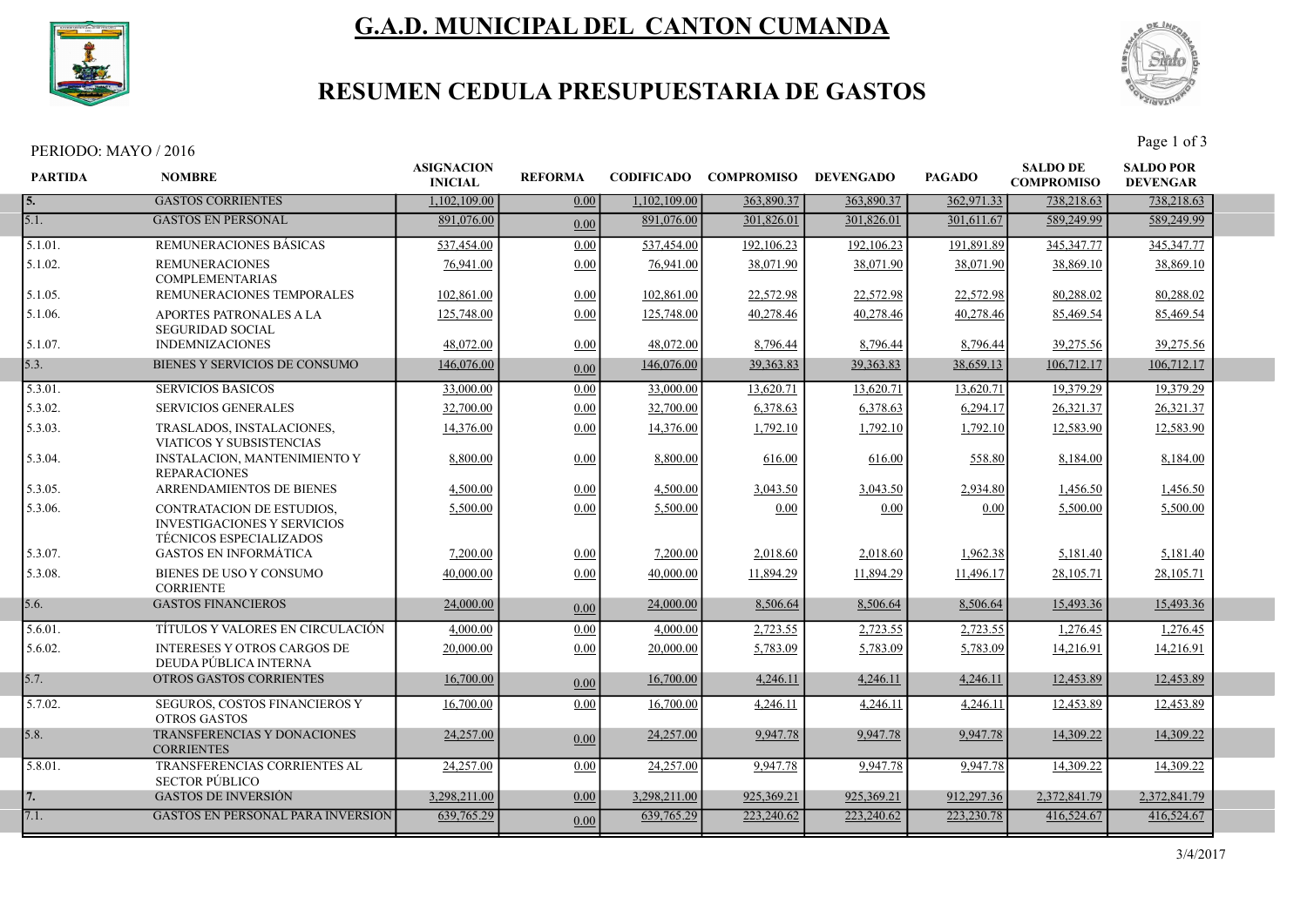

# G.A.D. MUNICIPAL DEL CANTON CUMANDA



## RESUMEN CEDULA PRESUPUESTARIA DE GASTOS

#### PERIODO: MAYO / 2016

| <b>PARTIDA</b> | <b>NOMBRE</b>                                               | <b>ASIGNACION</b><br><b>INICIAL</b> | <b>REFORMA</b> | <b>CODIFICADO</b> | <b>COMPROMISO</b> | <b>DEVENGADO</b> | <b>PAGADO</b> | <b>SALDO DE</b><br><b>COMPROMISO</b> | <b>SALDO POR</b><br><b>DEVENGAR</b> |  |
|----------------|-------------------------------------------------------------|-------------------------------------|----------------|-------------------|-------------------|------------------|---------------|--------------------------------------|-------------------------------------|--|
| 7.1.01.        | REMUNERACIONES BASICAS                                      | 320,905.69                          | 0.00           | 320,905.69        | 120.854.90        | 120,854.90       | 120,845.06    | 200,050.79                           | 200,050.79                          |  |
| 7.1.02.        | <b>REMUNERACIONES</b><br><b>COMPLEMENTARIAS</b>             | 58,622.00                           | 0.00           | 58,622.00         | 33,524.31         | 33,524.31        | 33,524.31     | 25,097.69                            | 25,097.69                           |  |
| 7.1.05.        | REMUNERACIONES TEMPORALES                                   | 107,902.00                          | 0.00           | 107,902.00        | 38,848.07         | 38,848.07        | 38,848.07     | 69,053.93                            | 69,053.93                           |  |
| 7.1.06.        | APORTES PATRONALES A LA<br><b>SEGURIDAD SOCIAL</b>          | 100,698.00                          | 0.00           | 100,698.00        | 30,013.34         | 30,013.34        | 30,013.34     | 70,684.66                            | 70.684.66                           |  |
| 7.1.07.        | <b>INDEMNIZACIONES</b>                                      | 51,637.60                           | 0.00           | 51,637.60         | 0.00              | 0.00             | 0.00          | 51,637.60                            | 51,637.60                           |  |
| 7.3.           | BIENES Y SERVICIOS PARA INVERSIÓN                           | 697,085.90                          | 0.00           | 697,085.90        | 261,165.70        | 261,165.70       | 257,703.63    | 435,920.20                           | 435,920.20                          |  |
| 7.3.02.        | <b>SERVICIOS GENERALES</b>                                  | 72,000.00                           | 0.00           | 72,000.00         | 32,151.05         | 32,151.05        | 32,151.05     | 39,848.95                            | 39,848.95                           |  |
| 7.3.03.        | TRASLADOS, INSTALACIONES<br>VIÁTICOS Y SUBSISTENCIAS        | 13,984.00                           | 0.00           | 13,984.00         | 1,204.30          | 1,204.30         | 1,204.30      | 12,779.70                            | 12,779.70                           |  |
| 7.3.04.        | INSTALACIONES, MANTENIMIENTOS Y<br><b>REPARACIONES</b>      | 63,800.00                           | 0.00           | 63,800.00         | 15,849.54         | 15,849.54        | 15,243.12     | 47,950.46                            | 47,950.46                           |  |
| 7.3.05.        | <b>ARRENDAMIENTO DE BIENES</b>                              | 32,000.00                           | 0.00           | 32,000.00         | 10.995.88         | 10.995.88        | 10,148.51     | 21,004.12                            | 21,004.12                           |  |
| 7.3.06.        | CONTRATACIONES DE ESTUDIOS E<br><b>INVESTIGACIONES</b>      | 32,900.00                           | 0.00           | 32,900.00         | 6,787.99          | 6,787.99         | 6,273.93      | 26,112.01                            | 26,112.01                           |  |
| 7.3.07.        | <b>GASTOS EN INFORMÁTICA</b>                                | 4,500.00                            | 0.00           | 4,500.00          | 0.00              | 0.00             | 0.00          | 4,500.00                             | 4,500.00                            |  |
| 7.3.08.        | BIENES DE USO Y CONSUMO DE<br><b>INVERSIÓN</b>              | 477,901.90                          | 0.00           | 477,901.90        | 194,176.94        | 194,176.94       | 192,682.72    | 283,724.96                           | 283,724.96                          |  |
| 7.5.           | <b>OBRAS PÚBLICAS</b>                                       | 1,727,369.93                        | 0.00           | 1,727,369.93      | 363,218.52        | 363,218.52       | 353,618.58    | 1,364,151.41                         | 1,364,151.41                        |  |
| 7.5.01.        | <b>OBRAS DE INFRAESTRUCTURA</b>                             | 1,705,689.23                        | 0.00           | 1,705,689.23      | 363,218.52        | 363,218.52       | 353,618.58    | 1,342,470.71                         | 1,342,470.71                        |  |
| 7.5.04.        | OBRAS EN LÍNEAS, REDES E<br><b>INSTALACIONES ELÉCTRICAS</b> | 10.392.08                           | 0.00           | 10.392.08         | 0.00              | 0.00             | 0.00          | 10,392.08                            | 10.392.08                           |  |
| 7.5.99.        | ASIGNACIONES A DISTRIBUIR                                   | 11,288.62                           | 0.00           | 11,288.62         | 0.00              | 0.00             | 0.00          | 11,288.62                            | 11,288.62                           |  |
| 7.7.           | OTROS GASTOS DE INVERSIÓN                                   | 15,000.00                           | 0.00           | 15,000.00         | 0.00              | 0.00             | 0.00          | 15,000.00                            | 15,000.00                           |  |
| 7.7.02.        | SEGUROS, COSTOS FINANCIEROS Y<br><b>OTROS GASTOS</b>        | 15,000.00                           | 0.00           | 15,000.00         | 0.00              | 0.00             | 0.00          | 15,000.00                            | 15,000.00                           |  |
| 7.8.           | TRANSFERENCIAS Y DONACIONES PARA<br><b>INVERSIÓN</b>        | 218,989.88                          | 0.00           | 218,989.88        | 77,744.37         | 77,744.37        | 77,744.37     | 141,245.51                           | 141,245.51                          |  |
| 7.8.01.        | TRANSFERENCIAS PARA INVERSION AL<br><b>SECTOR PÚBLICO</b>   | 218,989.88                          | 0.00           | 218,989.88        | 77,744.37         | 77,744.37        | 77,744.37     | 141,245.51                           | 141,245.51                          |  |
| 8.             | <b>GASTOS DE CAPITAL</b>                                    | 158,097.00                          | 0.00           | 158,097.00        | 1,466.79          | 1,466.79         | 1,466.79      | 156,630.21                           | 156,630.21                          |  |
| 8.4.           | <b>BIENES DE LARGA DURACIÓN</b>                             | 158,097.00                          | 0.00           | 158,097.00        | 1,466.79          | 1,466.79         | 1,466.79      | 156,630.21                           | 156,630.21                          |  |
| 8.4.01.        | <b>BIENES MUEBLES</b>                                       | 108,097.00                          | 0.00           | 108,097.00        | 1,466.79          | 1,466.79         | 1,466.79      | 106,630.21                           | 106,630.21                          |  |
| 8.4.03.        | <b>EXPROPIACIONES DE BIENES</b>                             | 50,000.00                           | 0.00           | 50,000.00         | 0.00              | 0.00             | 0.00          | 50,000.00                            | 50,000.00                           |  |
| 9.             | APLICACIÓN DEL FINANCIAMIENTO                               | 76,073.00                           | 0.00           | 76,073.00         | 34,666.36         | 34,666.36        | 34,666.36     | 41,406.64                            | 41,406.64                           |  |